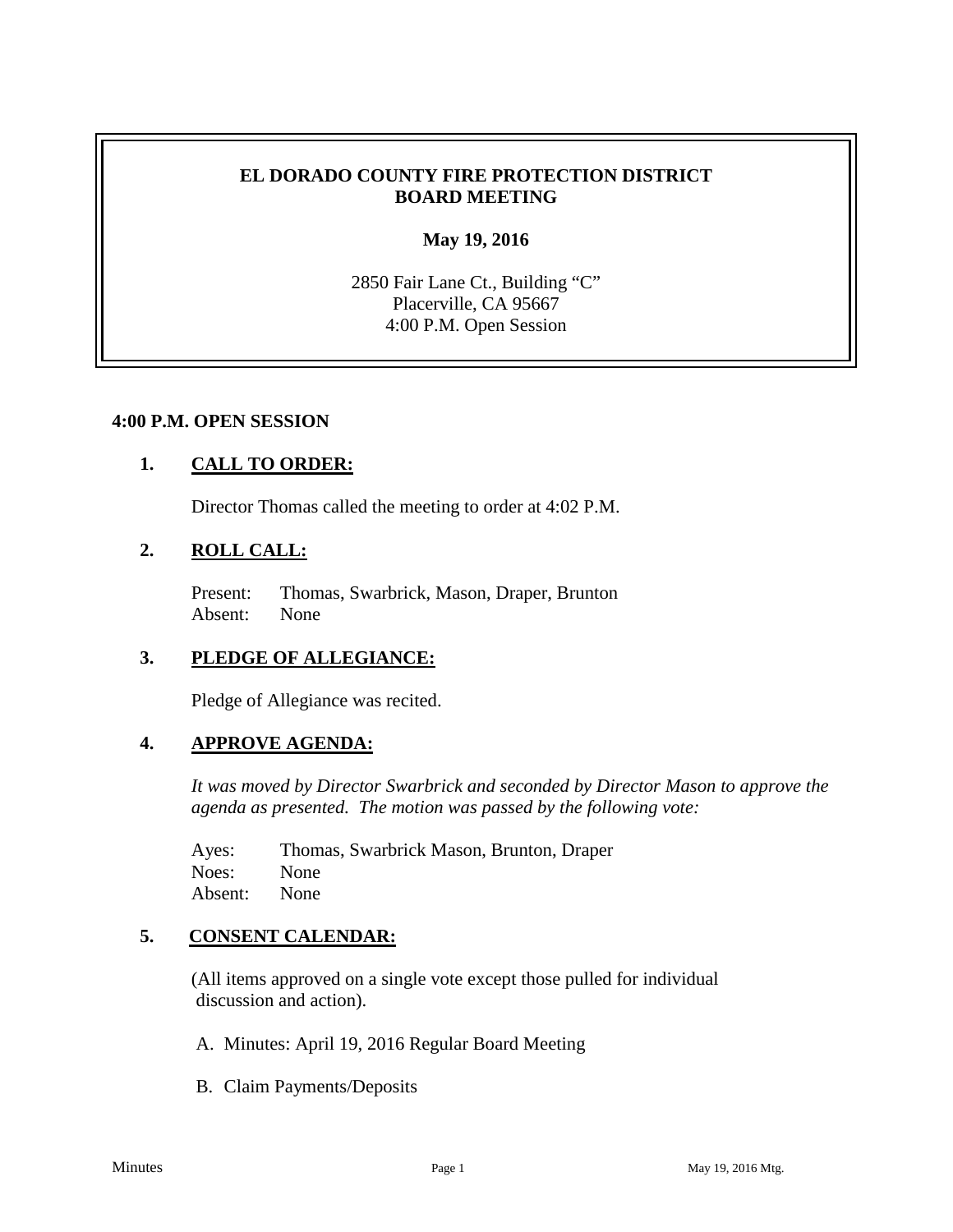| District Claims: | <b>JPA</b> Claims: | Deposits:  |
|------------------|--------------------|------------|
| \$113,401.00     | \$35,345.50        | \$5,939.62 |
| \$143,982.35     |                    |            |
| \$5,148.45       |                    |            |
| \$139,313.61     |                    |            |
| \$48,745.79      |                    |            |

*It was moved by Director Mason and seconded by Director Draper to approve the Consent Calendar as presented. The motion was passed by the following vote:*

Ayes: Thomas, Swarbrick, Mason, Brunton, Draper Noes: None Absent: None

## **6. PUBLIC COMMENT:**

(Any person wishing to address the Board on any item that is not on the agenda may do so at this time. Public comments are limited to five minutes per person).

No Public Comment

## **7. DEPARTMENTAL MATTERS:**

A. Station 28 Personnel Accommodation Award for Swift Water Rescue

- Captain Andy Andreis
- Firefighter/Paramedic Jamie Preston
- Firefighter/Paramedic Ty Dennis
- Firefighter/EMT Anthany Serena
- Firefighter/EMT Brien Flanagan

B. Contract with SCI Consulting for Special Tax Administration

*It was moved by Director Swarbrick and seconded by Director Mason to enter into a contract with SCI Consulting for special tax administration. The motion was passed by the following vote:*

Ayes: Thomas, Swarbrick, Mason, Brunton, Draper Noes: None Absent: None

C. Agreement with Sacramento County Sheriff for Voice Stress Analysis Exams

*It was moved by Director Mason and seconded by Director Brunton to renew the agreement with the Sacramento County Sheriff for Voice Stress Analysis Exams. The motion was passed by the following vote:*

Ayes: Thomas, Swarbrick, Mason, Brunton, Draper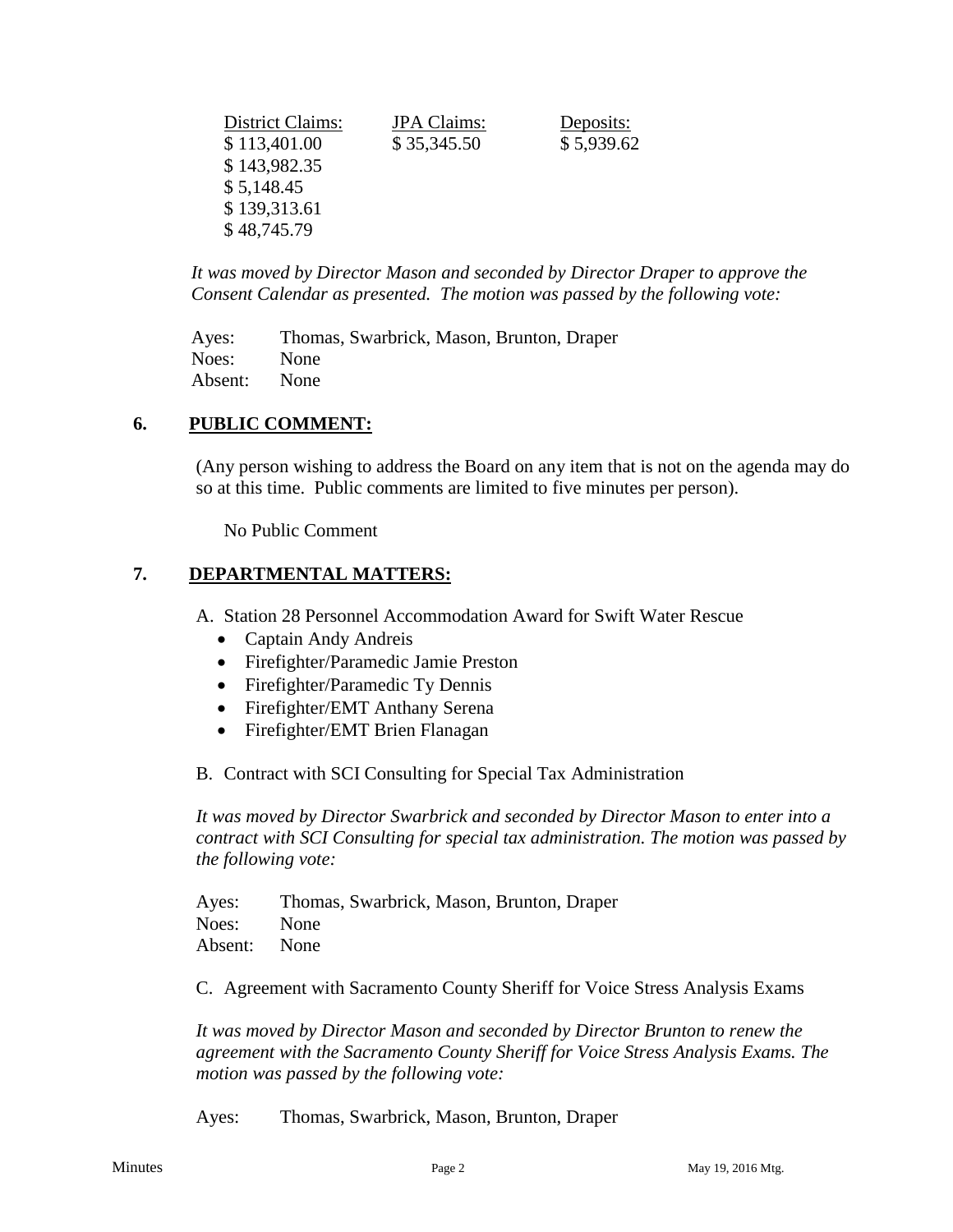Noes: None Absent: None

D. Resolution 2016-01 FY 2016/2017 Appropriation Limit

*It was moved by Director Brunton and seconded by Director Swarbrick to approve Resolution 2016-01, 2016/2017 Appropriation Limit. The motion was passed by the following vote:*

Ayes: Thomas, Swarbrick, Mason, Brunton, Draper Noes: None Absent: None

E. Resolution 2016-02 Resolution of Intent

*It was moved by Director Draper and seconded by Director Mason to approve Resolution 2016-02 Resolution of Intenet. The motion was passed by the following vote:*

Ayes: Thomas, Swarbrick, Mason, Brunton, Draper Noes: None Absent: None

F. Resolution 2016-03 FY 2016/2017 Preliminary Budget

- Michael Ocenosak
- Captain Paul Dutch

*It was moved by Director Swarbrick and seconded by Director Mason to approve Resolution 2016-03 FY 2016/2017 Preliminary Budget . The motion was passed by the following vote:*

Ayes: Thomas, Swarbrick, Mason, Brunton, Draper Noes: None Absent: None

G. Station 73 Lease with John Schwartzler

*It was moved by Director Draper and seconded by Director Swarbrick to approve the lease agreement for Station 73 with John Schwartzler with the change of lessee to lessor on item 4. The motion was passed by the following vote:*

Ayes: Thomas, Swarbrick, Mason, Brunton, Draper Noes: None Absent: None

H. Update on Special Tax within the Shingle Springs Area

# **8. COMMITTEE REPORTS:**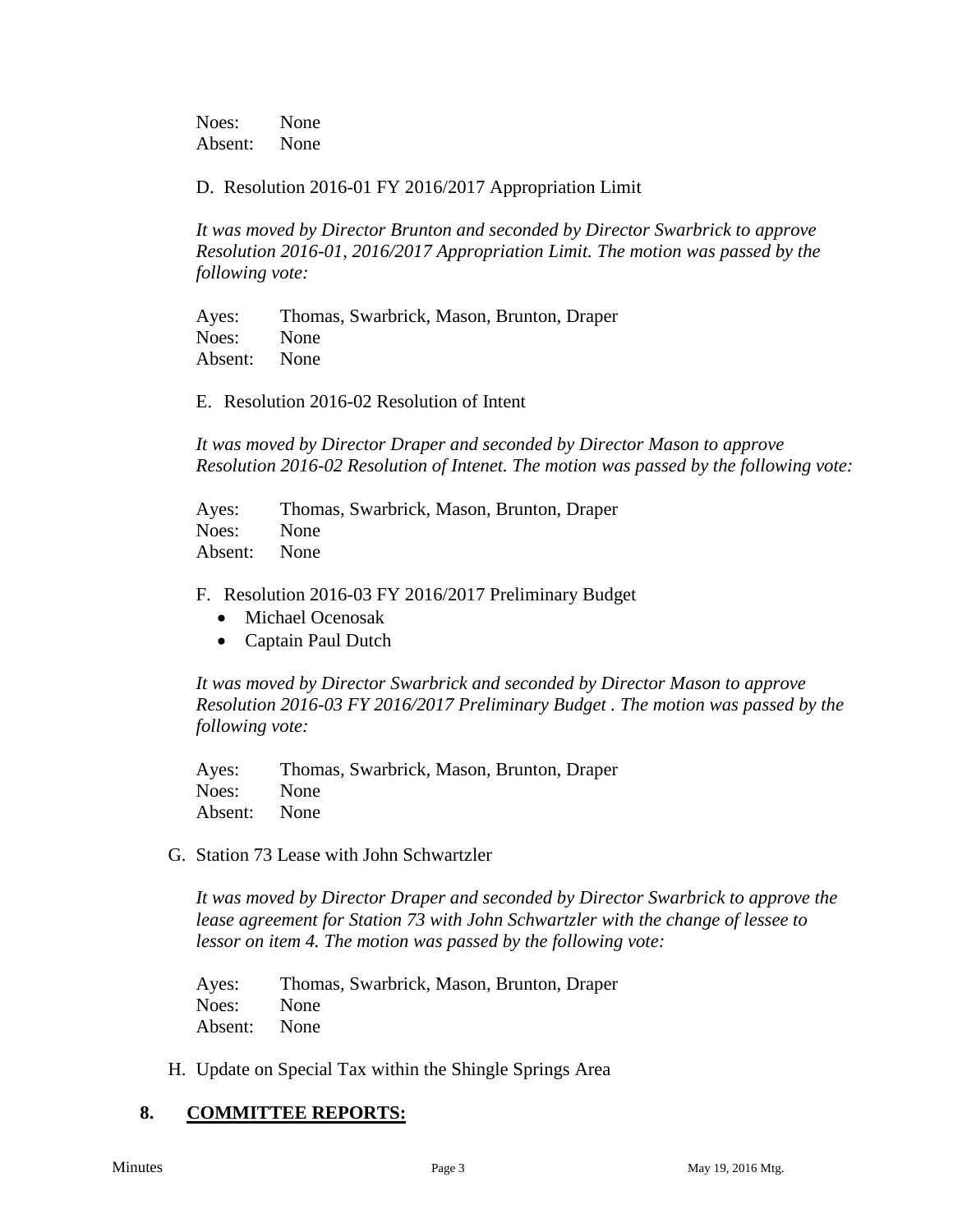A. Facilities & Equipment (Brunton/Draper)

Chief Lohan gave an update on the new equipment.

B. Fire Prevention (Draper/Swarbrick)

No Report

C. Human Resources (Thomas/Mason/Swarbrick)

No Report

D. Budget and Finance (Thomas/Mason)

No Report

## **9. CORRESPONDENCE AND COMMUNICATION:**

- Fire Engine Response Statistics.
- Medic Unit Response Statistics.

#### **10. FIRE CHIEF'S REPORT:**

District

.

Chief Hardy reported on recent activity in the District. Chief Hardy gave an update on the Firefighter testing process. Chief Hardy stated he as well as Captain Dutch gave a presentation for the City of Placerville City Council on May  $9<sup>th</sup>$ .

## **11. BOARD COMMENTS:**

Swarbrick:No Comment

- Thomas: Director Thomas would like to explore and have a discussion at the next Board Meeting about potentially having fewer meetings.
- Draper: No Comment

Brunton: No Comment

Mason: No Comment

## **12. FUTURE AGENDA ITEMS:**

Establishing a potential reserve goal.